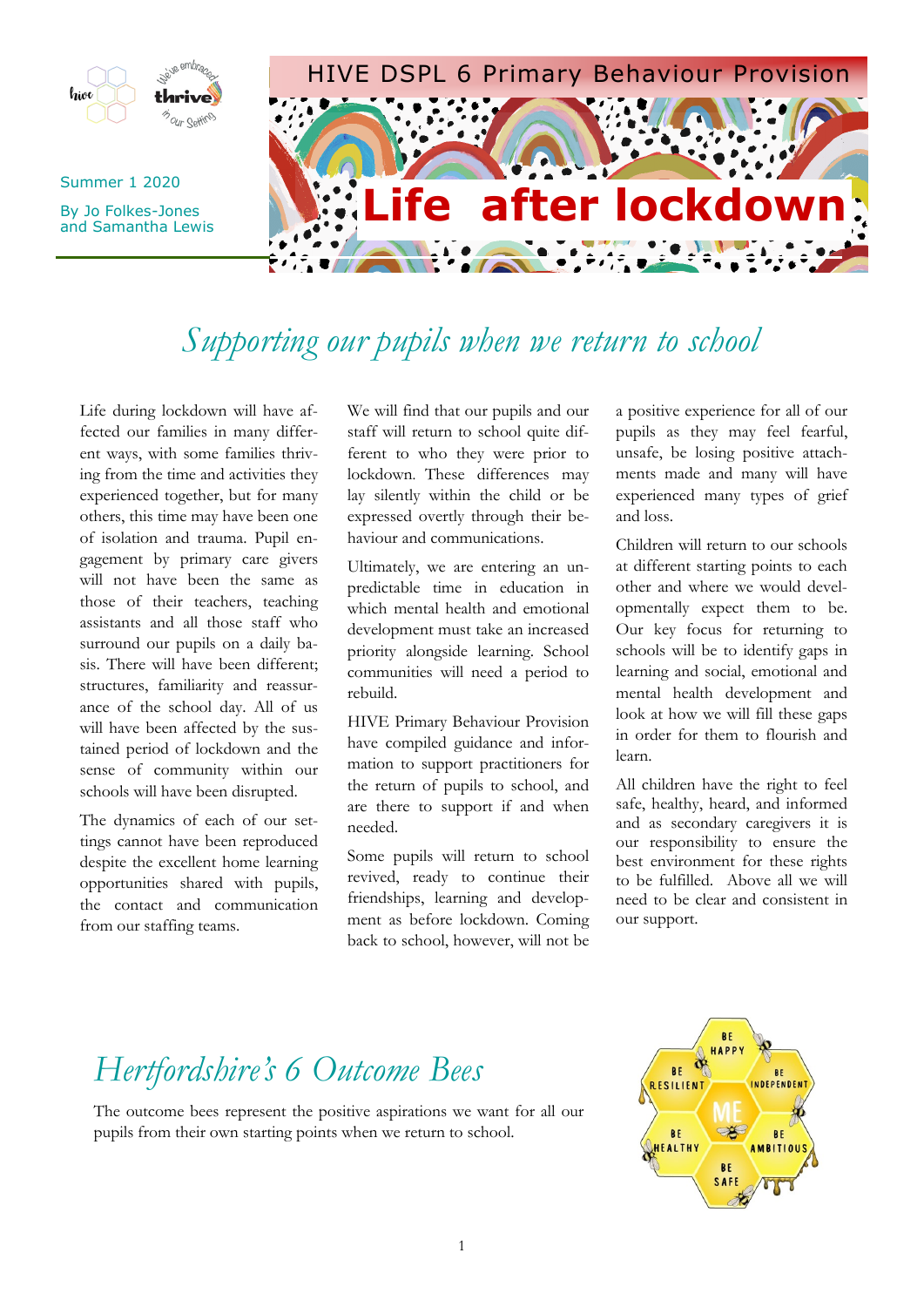

# *Are you ready to support pupils returning to school?*

As staff we recognise that we are role models for the pupils we work with but we must also recognise that each of us will have our own experiences of Covid-19 and the impact it has had on ourselves, our families and our friends; loss of relationships, loss of work, loss of life, prolonged illness and social distancing will for some made us deeply anxious about the crisis and the way forwards in all parts of our lives.

When we return to school we will once again be responsible for shaping the lives of the children we work with. Each of us will need to ensure we take that moment, that breath, those few seconds to think about the situation and check in on ourselves.

Firstly we need to be able to recognise our feelings. What triggers our emotional responses at the moment? Are we a trigger for others? Are we the right person to be dealing with an incident? Ask another adult to take over; this is not a sign of weakness, it's a sign of strength. Work as a team.

How will you respond to the plethora of emotions pupils maybe presenting at the moment? Anger? Anxiety? Fear? Excitement? Remember you are that role model. It is important that you show how to deal appropriately with situations in a calm, clear and consistent way.

| <b>Hindering</b>                                     | <b>Helping</b>                                                              |
|------------------------------------------------------|-----------------------------------------------------------------------------|
| Taking things personally                             | Remain calm                                                                 |
|                                                      | Attuning to the pupil                                                       |
|                                                      | Referring to the school rules                                               |
| Over-reacting or not showing an emotional response   | Use positive language, phrasing                                             |
|                                                      | Strike the balance between doing something and not doing<br>something       |
|                                                      | Acknowledge what the pupil is saying                                        |
|                                                      |                                                                             |
| Expecting things to be the same as before lockdown   | Have flexibility of mind                                                    |
|                                                      | Acknowledge grief and loss                                                  |
| Insisting on the pupil saying why something happened | Ask the child to tell you what happened instead                             |
|                                                      |                                                                             |
| Being too lenient                                    | Establish and use rules and routines. Pupils will feel safely<br>contained. |
|                                                      |                                                                             |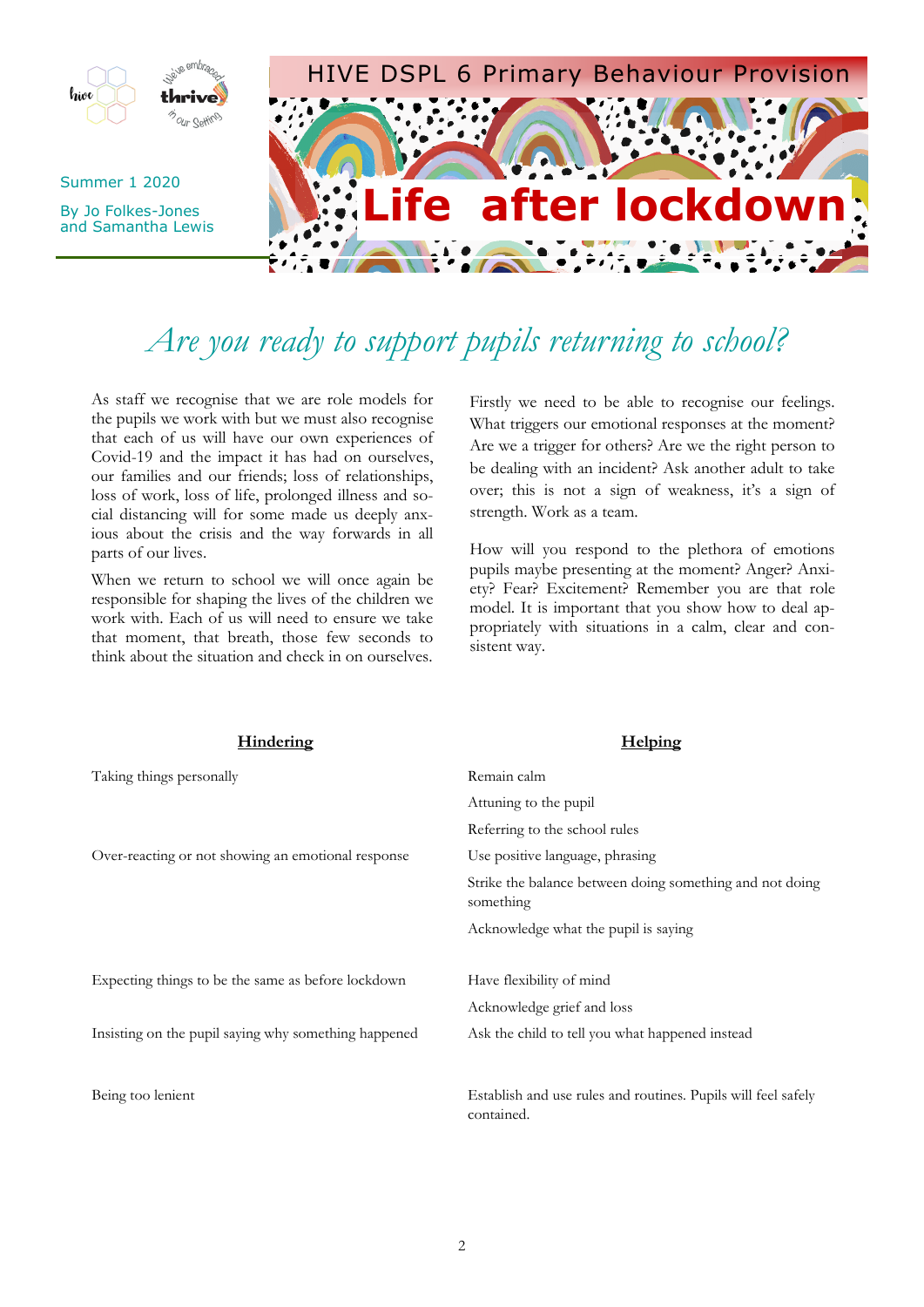

## *What can you do to support pupils returning to school?*

### Question Advice, strategies and approaches

### **What do my pupils' need to feel safe?**

They will need to reestablish a connection to  $\rightarrow$ the adults and children in their classrooms and develop trust once again that they are safe and cared for.

Children will be disconnecting from their daily familiars to return to a full school day, full of  $\triangleleft$ many different adults and children. Pupils will need to become reacquainted with the routines of school life. Reassuring for some and  $\bullet$ anxiety inducing for others.

Those working in schools will need to be asking themselves what do their pupils need to  $\triangleleft$ feel safe and how do we rebuild our school community and instill a sense of belonging for all.

## **What do my pupils need to be healthy?**

Unfortunately some of our pupils will have experienced a lack of a healthy diet, exercise and fresh air, disrupted sleep routines, limits  $\bullet$ to play and leisure activities and for some an over indulgence in screen time.

It will also be vitally important that we remember our core purpose as educators. Our children will need to continue to grow healthy minds, gain new skills and understand concepts on their learning journeys.

- *Revisiting or establishing new rules and routines*
- *Protective Behaviours; network hand, safer people, safer places, etc.*
- *NSPCC 'Speak out, stay safe' programme*
- *Whole class Herts Steps 'Roots, shoots and fruits.'*
- *Creation of a safe place such as a peace corner*
- *A check in buddy or champion. An adult to be available and present*
- *Worry monsters/boxes*
- *PSHE/Circle time lessons*
- *Transition objects*
	- *Building healthy relationships*
	- *AET sensory audit: individual and class*
- *Establish clubs that pupils can attend*
- *Tap into good influences: speakers, role models, visitors (when socialdistancing measures allow)*
- *Consistency amongst staff*
- *Whole school nurture snack time. All pupils are offered a snack at the same time to ensure the basic needs of food and drink are being met as well as supporting social interaction*
- *Prompt pupils to have a drink*
- *Remind children to go to the toilet*
- *PSHE/Circle time lessons*
- *An increased awareness of the importance of play and physical exercise: daily mile, wake and shake, fizzy gym, GoNoodle, SMART moves, mindfulness (staff may need to be wary with this activity because it may be a trigger for certain children, especially those who have experienced trauma, as it provides them with too much space for deep feelings to surface Yoga for children*
- *Planned outdoor learning opportunities*
- *A skills or knowledge based curriculum accessible for all in your setting*
- *Growth mindset*
- *Mentors*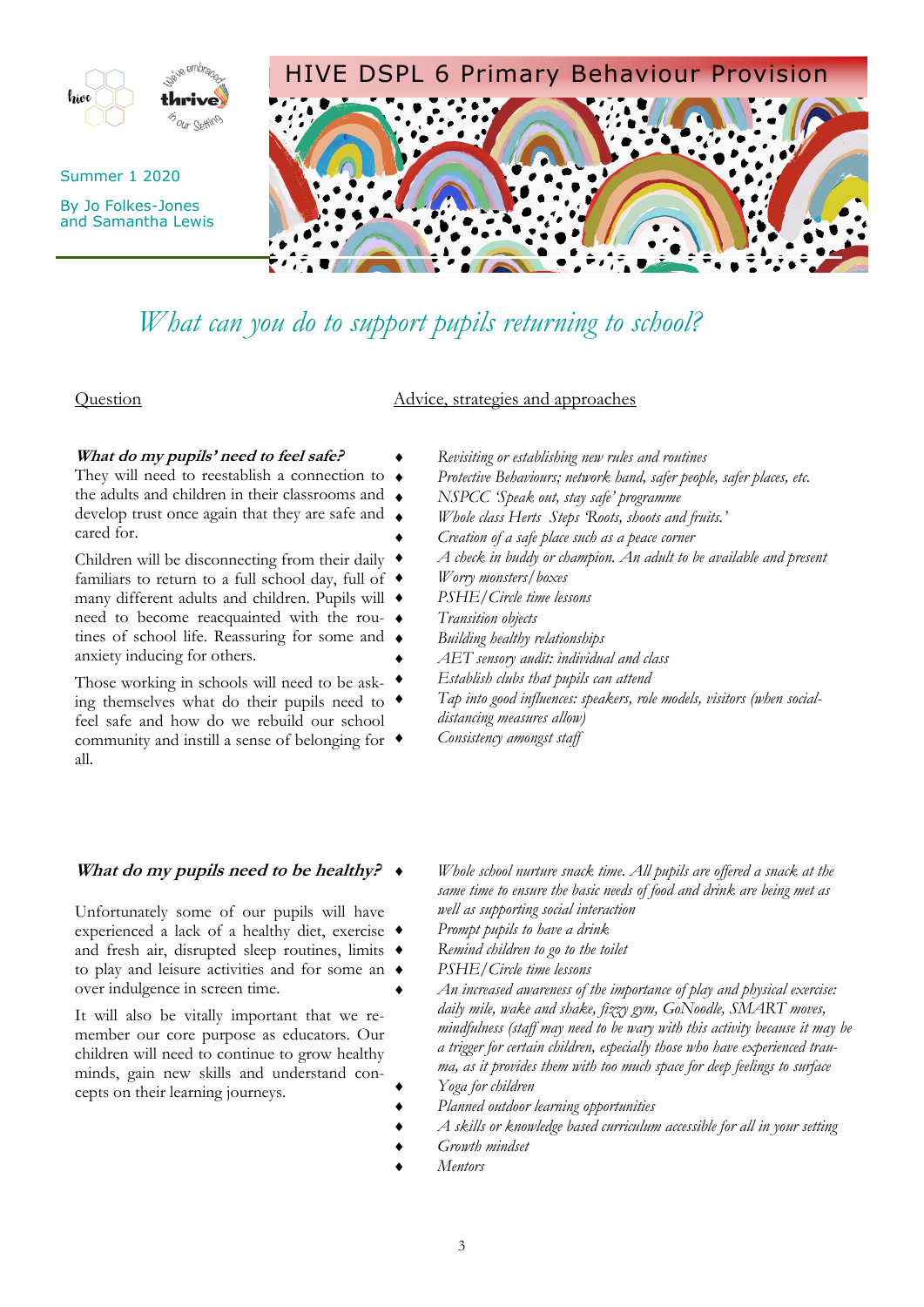

## *What can you do to support pupils returning to school?*

## **What is my pupil communicating to me?**

Communication comes in many forms, from aggressive outbursts to silent withdrawal. Be on the lookout for these signs in your pupils  $\triangleleft$ and check in with them, without assumption,  $\bullet$ and ensure you really listen. All behaviour has meaning; behaviour is communication.

## **What can I do to support my pupils resilience and coping skills?**

Some of our pupils will have lost touch with their core-selves during lockdown. Cut off from routines, family, having their basic needs met may mean that our pupils will have a resilience deficit. Their ability to cope with uncertainty, change and looking to the future may have left them in a place where they feel unsafe and not ready to learn. They may be recycling old self-regulation strategies.

Some pupils and their families will have had resources and connections around them helping them adapt to changing situations, others will not.

## **What can I do to keep my pupils informed?**

Children are very aware with regards to changes and information being withheld from them. This can negatively impact on trust and attach-  $\bullet$ ment development. Information should be shared based on pupils emotional maturation skills.

### Question Advice, strategies and approaches

- *Herts Steps script*
- *'Things I wish my teacher knew.' (TedX talk by Kyle Schwartz)*
- *Huge bag of Worries by Virginia Ironside*
- *Check in, check up, check out circles*
- *The incredible 5 point scale*
- *Zones of regulation*
- *Small world play*
- *Worries monsters/boxes*
- *Name and speak about feelings; use the definitions for older pupils and colours as metaphors for younger children*
	- *Look for noticeable changes in the pupils narrative; keep DSP's informed*
- *Set boundaries and keep within them*
- *'Problem solving activities*
- *Foster children's' interests*
- *Teach self-soothing techniques*
- *Use your Herts Steps training and supporting paperwork: anxiety mapping, roots, shoots and fruits prompt, risk reduction plans*
	- *Make expectations clear , realistic and achievable*
	- *Attune to your pupils, just be with them*
- *Empathy activities. Understanding your own and others feelings too (including adults)*
- *Whole class Roots, Shoots and Fruits*
- *Lean on others for support*
- *Instill a sense of hope*
	- *Learn about who you have responsibility to and for*
	- *Foster their talents*
- *Have a laugh*
- *Show kindness to others*
- *Recognise their efforts: class rewards, assemblies etc.*
	- *PSHE/Circle time lessons - share thoughts, worries, relevant expectations e.g. SATs*
	- *Clear liaison between school and home*
- *Open evenings*
	- *Use news forums/programmes such as Newsround*